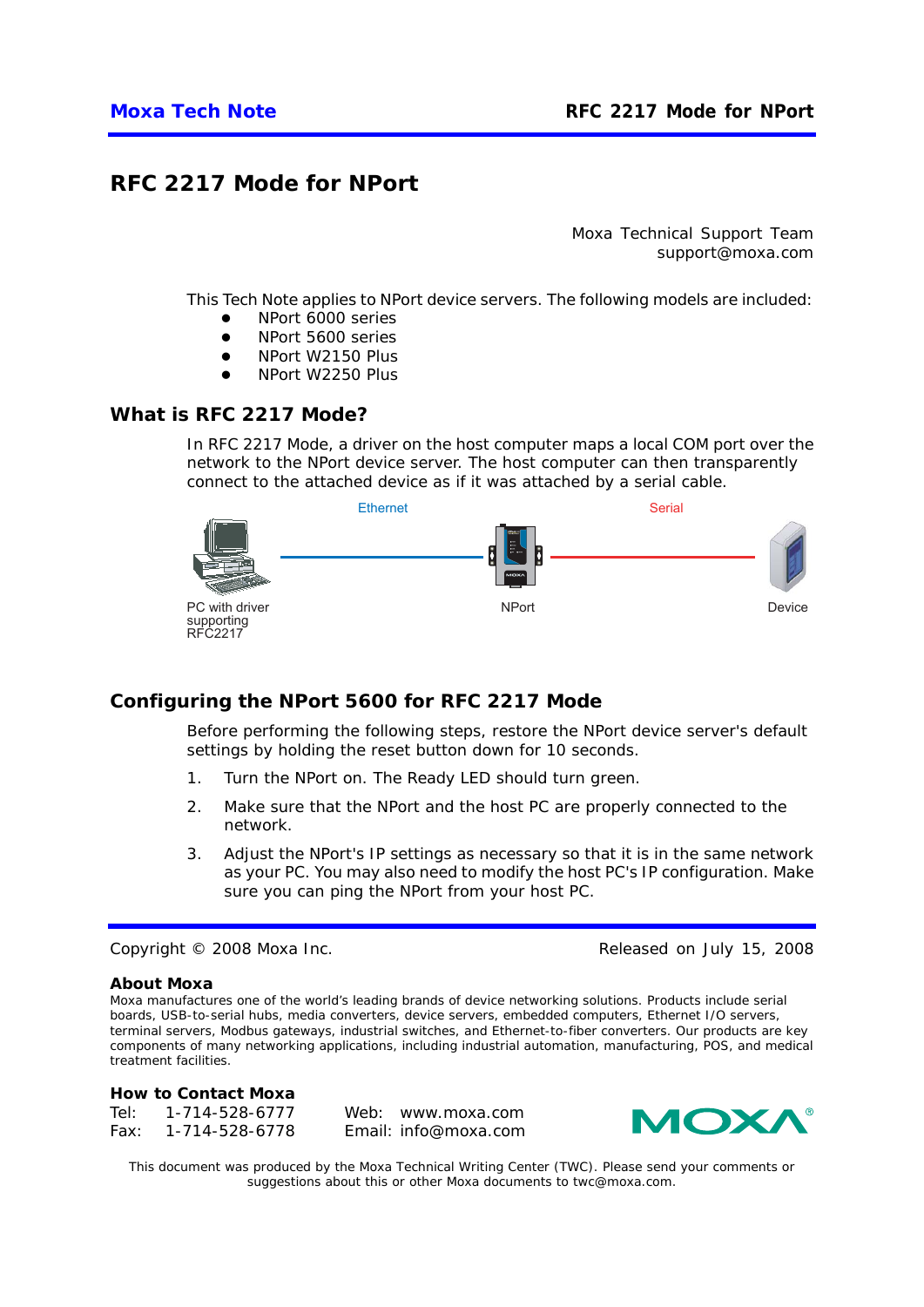Remember, the IP addresses of the NPort and the PC must be on the same subnet. If one IP address is modified, you may need to modify the other IP address.

- 4. On the host PC, connect to the NPort's Telnet console by entering **telnet**  <*NPort's IP address*> at the command prompt. For example, if your NPort's IP address is 192.168.127.254, enter **telnet 192.168.127.254** at the command prompt.
- 5. In the Telnet console under **(4) Operating Settings**, select the serial port that you wish to configure.
- 6. Select **(1) Operating mode** and **(1) RFC 2217 Mode.**
- 7. In the main menu, select **(s) Save/Restart** to restart the NPort with the new settings activated.

### *Configuring the NPort 6000, NPort W2150 Plus, and NPort W2250 Plus for RFC 2217 Mode*

Before performing the following steps, restore the NPort device server's default settings by holding the reset button down for 10 seconds.

Also, please note that for NPort Wireless Plus models, only one network interface (WLAN or Ethernet) can be active at a time. To use the Ethernet interface, make sure the network cable is plugged in before powering on the NPort. To use the WLAN interface, make sure the network cable is unplugged when the NPort is powered on.

- 1. Turn the NPort on. The Ready LED should turn green.
- 2. Make sure that the NPort and the host PC are properly connected to the network.
- 3. Adjust the NPort's IP settings as necessary so that it is in the same network as your PC. You may also need to modify the host PC's IP configuration. Make sure you can ping the NPort from your host PC.

Remember, the IP addresses of the NPort and the PC must be on the same subnet. If one IP address is modified, you may need to modify the other IP address.

- 4. On the host PC, connect to the NPort's Telnet console by entering **telnet**  <*NPort's IP address*> at the command prompt. For example, if your NPort's IP address is 192.168.127.254, enter **telnet 192.168.127.254** at the command prompt.
- 5. In the Telnet console under **[Port]**, select **[Modes]** and then select the serial port that you wish to configure. Under **Application**, select **Device Control** and under **Mode** select **RFC 2217**.
- 6. In the main menu, select **[Restart]** to restart the NPort with the new settings activated.